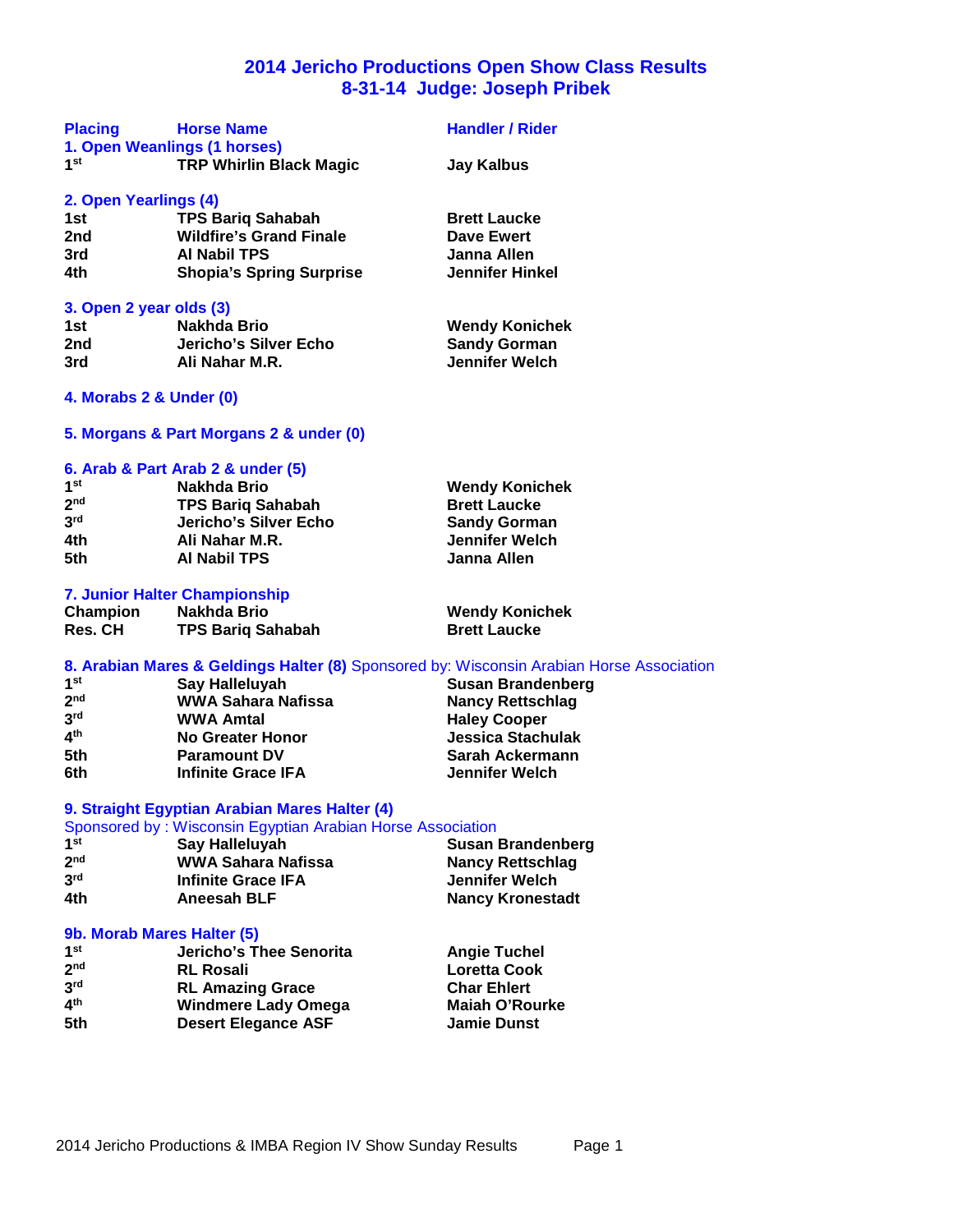#### **10. ½ & Part Arabian (6)**

| 1 <sup>st</sup> | <b>RR Jessie James</b>      | Debra Hudson            |  |
|-----------------|-----------------------------|-------------------------|--|
| 2 <sub>nd</sub> | <b>Smokin Hor Remington</b> | <b>Sydney Mitchell</b>  |  |
| 3 <sup>rd</sup> | Jericho's Thee Senorita     | <b>Angie Tuchel</b>     |  |
| 4 <sup>th</sup> | <b>RL Rosali</b>            | <b>Loretta Cook</b>     |  |
| 5 <sup>th</sup> | <b>Flaming Fury</b>         | <b>Maya Baillargeon</b> |  |
| 6th             | <b>The Tigress Lady</b>     | Dacoda Allen            |  |

## **11. Straight Egyptian Arabian Geldings Halter (3)**

| Sponsored by: Wisconsin Egyptian Arabian Horse Association |                       |                     |
|------------------------------------------------------------|-----------------------|---------------------|
| 1st                                                        | <b>WWA Amtal</b>      | <b>Haley Cooper</b> |
| 2 <sub>nd</sub>                                            | Jericho's Silver Echo | <b>Sandy Gorman</b> |
| 3rd                                                        | <b>AI Nabil TPS</b>   | Janna Allen         |

## **12. Morab Geldings (5)**

| 1 <sup>st</sup> | <b>Hi Fad Diamond Mocha</b> | <b>Jamie Buedler</b>   |  |
|-----------------|-----------------------------|------------------------|--|
| 2nd             | <b>Smokin Hot Remington</b> | <b>Sydney Mitchell</b> |  |
| 3rd             | <b>Riley's Irish Luck</b>   | Lynn Beckford          |  |
| 4th             | Jericho's Magnum Force      | <b>Stephanie Warme</b> |  |
| 5th             | Julius                      | Sandra Nowicki         |  |
|                 |                             |                        |  |

## **13. Arabian Stallions (7)**

| 1st             | WWA Koukab Amerika      | Don Gigante              |
|-----------------|-------------------------|--------------------------|
| 2nd             | Al- Marah Ar-Ragis      | <b>Tim Schapp</b>        |
| 3rd             | <b>SAA Snort n Blow</b> | <b>Kimberly Conrad</b>   |
| 4th             | <b>TPS AI Mattar</b>    | <b>Brett Laucke</b>      |
| 5th             | Nakhda Brio             | <b>Wendy Konichek</b>    |
| 6 <sup>th</sup> | El Suja Wahid           | <b>Susan Brandenberg</b> |

## **14. Straight Egyptian Arabian Stallions Halter (6)**

|                 | Sponsored by: Wisconsin Egyptian Arabian Horse Association |                          |
|-----------------|------------------------------------------------------------|--------------------------|
| 1 <sup>st</sup> | <b>WWA Koukab Amerika</b>                                  | Don Gigante              |
| 2 <sub>nd</sub> | Ali Nahar M.R.                                             | <b>Jennifer Welch</b>    |
| 3 <sup>rd</sup> | <b>TPS AI Mattar</b>                                       | <b>Brett Laucke</b>      |
| 4 <sup>th</sup> | El Suja Wahid                                              | <b>Susan Brandenberg</b> |
| 5 <sup>th</sup> | <b>Nakhda Brio</b>                                         | <b>Wendy Konichek</b>    |
| 6th             | <b>ERAF Alimaalak</b>                                      | Deanna Kalbus            |

## **15. Morab Stallions (0)**

## **16. Open Morab (7)** Sponsored by: Rocking L Acres

| 1st | <b>Smokin Hot Remmington</b> | <b>Sydney Mitchell</b> |
|-----|------------------------------|------------------------|
| 2nd | Jericho's Thee Senorita      | <b>Angie Tuchel</b>    |
| 3rd | <b>RL Rosali</b>             | <b>Loretta Cook</b>    |
| 4th | <b>RL Amazing Grace</b>      | <b>Char Ehlert</b>     |
| 5th | <b>Riley's Irish Luck</b>    | <b>Lynn Beckford</b>   |
| 6th | <b>Desert Elegance ASF</b>   | <b>Jamie Dunst</b>     |

## **17. Open Western Type (12)**

| <b>Scouts Bar Glo</b>      | <b>Danielle Wagner</b> |  |
|----------------------------|------------------------|--|
| <b>Mi Bonito Bubba</b>     | Amanda Roman           |  |
| <b>Impress Me Lacy</b>     | <b>Cathy Batzler</b>   |  |
| <b>SS Jetsettin Abby</b>   | <b>Becca Schimek</b>   |  |
| <b>Speedy Acceleration</b> | <b>Joan Dams</b>       |  |
| Jericho's White Knight     | <b>Wendy Konichek</b>  |  |
|                            |                        |  |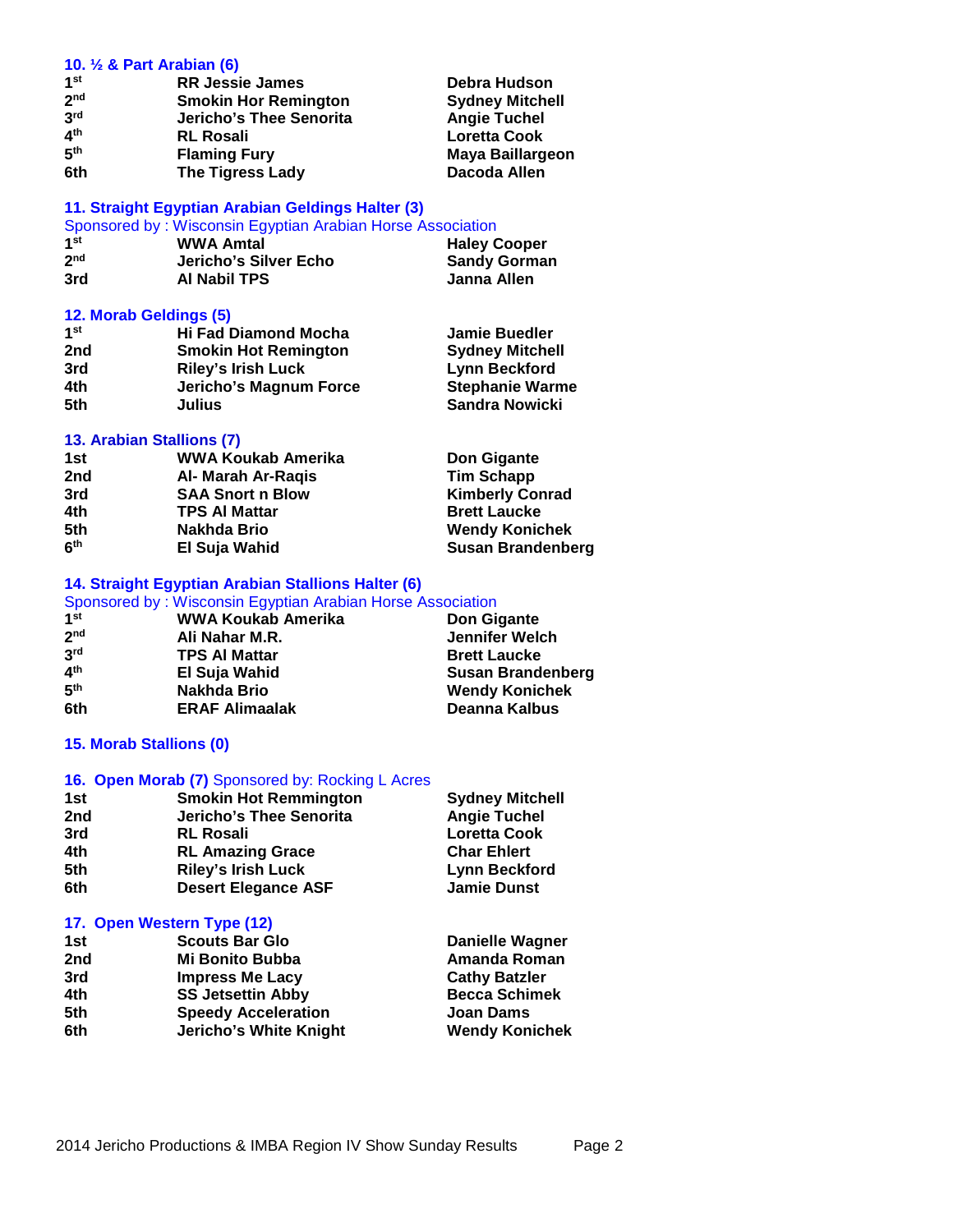#### **18. Open Color Breeds (10)**

| 1st             | <b>TRP Whirlin Black Magic</b> | Jay Kalbus           |
|-----------------|--------------------------------|----------------------|
| 2 <sub>nd</sub> | <b>SSH on Spur Black Star</b>  | <b>Sarah Higgins</b> |
| 3 <sup>rd</sup> | <b>RR Jessie James</b>         | Debra Hudsor         |
| 4 <sup>th</sup> | <b>Impress Me Lacey</b>        | <b>Cathy Batzler</b> |
| 5 <sup>th</sup> | <b>Wildfires Grand Finale</b>  | Dave Ewert           |
| 6 <sup>th</sup> | Jericho's Thee Senorita        | <b>Angie Tuchel</b>  |

## **19. Open English Type (8)**

## **1st SAA Snort n Blow Kimberly Conrad 2nd Sorans Magical Spitfire Alyssa Mohr 3rd Smokin Hot Remington 4th CMA Taxx Return Sarah Ackermann**

**5th Roamin for Love Sheri Williams 6th SSH** on Spur Black Star

## **20. Open Morgan (5)**

| 1 <sub>st</sub> | Sa  |
|-----------------|-----|
| 2 <sub>nd</sub> | Mc  |
| 3rd             | W٥  |
| 4th             | Мc  |
| 5th             | lsa |
|                 |     |

## **21. Open Pony/Mini Halter (5)**

| 1 <sub>st</sub> | <b>Revelations</b>              | Alyssa Mohr         |
|-----------------|---------------------------------|---------------------|
| 2nd             | <b>Flaming Fury</b>             | Maya Baillargeon    |
| 3rd             | <b>My Black Annie</b>           | <b>Stacy Medina</b> |
| 4 <sup>th</sup> | <b>Sophia's Spring Surprise</b> | <b>Char Ehlert</b>  |
| 5th             | <b>April's Spring Blossom</b>   | Jennifer Hinkel     |

## **22. Open 1/2 & Part Morgan (7)**

**1 Smokin Hot Remington Sydney Mitchell 2 nd RL Rosali Loretta Cook 3rd Desert Elegance ASF Jamie Dunst 4 th Rileys Irish Luck Lynn Beckford 5 Windmere Lady Omega<br>Flaming Fury 6**

## **23. Open Hunter/Dressage Type (8)**

| 1 <sub>st</sub> | <b>CMA Taxx Return</b>      |  |
|-----------------|-----------------------------|--|
| 2 <sub>nd</sub> | McDot                       |  |
| 3rd             | No Greater Honor            |  |
| ⊿th             | <b>Smokin Hot Remington</b> |  |
| 5 <sup>th</sup> | <b>Flaming Fury</b>         |  |
| 6 <sup>th</sup> | <b>Cosmos Celeste</b>       |  |

## **24. Open Stallions (3)**

| 1 <sup>st</sup> | WWA Koukab Amerika      | Doi |
|-----------------|-------------------------|-----|
| 2 <sub>nd</sub> | <b>SAA Snort n Blow</b> | Kin |
| 3rd<br>4th      | <b>ERAF Alimaalak</b>   | Dea |

**4 th**

## **25. Open Geldings (7)**

| 1 <sup>st</sup> | <b>WWA Amtal</b>             |
|-----------------|------------------------------|
| 2 <sub>nd</sub> | <b>Smokin Hot Remmington</b> |
| 3rd             | <b>CMA Taxx Return</b>       |
| 4 <sup>th</sup> | Mi Bonito Bubba              |
| 5 <sup>th</sup> | <b>Speedy Acceration</b>     |
| <b>Gth</b>      | <b>Roamin for Love</b>       |

**Jay Kalbus Sarah Higgins Debra Hudson Cathy Batzler Dave Ewert** 

**rah Ackermann nda McKnight** *<u>Bendy Konichek</u>* **4th Cosmos Celeste Megan Baillargeon 5th MP Moon Storm Isabelle Abderholden**

**Maya Baillergeon** 

**Sarah Ackemann Bonnie McMiller Emily Anderson Sydney Mitchell th Flaming Fury Maya Baillargeon Megan Baillargeon** 

**n** Gigante **nberly Conrad 3rd ERAF Alimaalak Deanna Kalbus**

**Haley Cooper Sydney Mitchell Sarah Ackermann Amanda Roman Joan Dams Sheri Williams**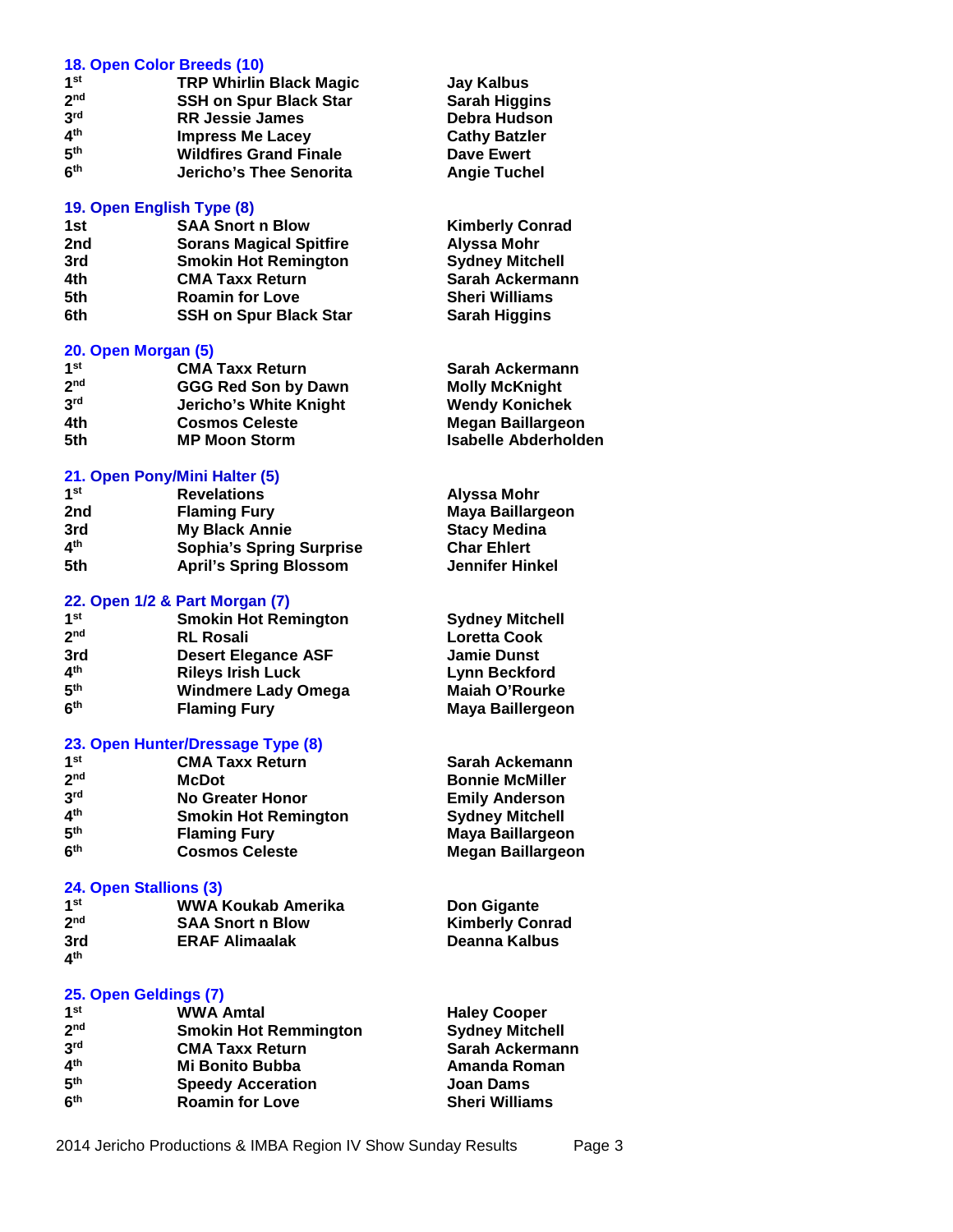| 26. Open Mares (8) |                                |                         |  |
|--------------------|--------------------------------|-------------------------|--|
| 1 <sup>st</sup>    | WWa Sahara Nafissa             | <b>Nancy Rettschlag</b> |  |
| 2 <sub>nd</sub>    | <b>Sorans Magical Spitfire</b> | Alyssa Mohr             |  |
| 3 <sup>rd</sup>    | <b>SS Jetsettin Abby</b>       | <b>Becca Schimek</b>    |  |
| 4 <sup>th</sup>    | <b>Wildfires Sunrise a lee</b> | <b>David Ewert</b>      |  |
| 5 <sup>th</sup>    | <b>RR Rosali</b>               | <b>Loretta Cook</b>     |  |
| 6 <sup>th</sup>    | <b>Flaming Fury</b>            | Maya Baillargeon        |  |
|                    | 27. Rookie Halter (11)         |                         |  |
| 1 <sup>st</sup>    | WWA Sahara Nafissa             | <b>Nancy Rettschlag</b> |  |
| 2 <sub>nd</sub>    | <b>Paramount DV</b>            | Sarah Ackermann         |  |
| 3 <sup>rd</sup>    | <b>Smokin Hot Remington</b>    | <b>Sydney Mitchell</b>  |  |
| 4 <sup>th</sup>    | <b>Impress Me Lacev</b>        | <b>Cathy Batzler</b>    |  |
| 5 <sup>th</sup>    | <b>SS Jetsettin Abby</b>       | <b>Becca Schminek</b>   |  |
| 6th                | <b>GGG Red Son by Dawn</b>     | <b>Molly McKnight</b>   |  |
|                    |                                |                         |  |

#### **28. Senior Horse Halter (8)** Sponsored by : Franke Photo Design

| 1 <sup>st</sup> | <b>SAA Snort n Blow</b> | <b>Kimberly Conrad</b>  |
|-----------------|-------------------------|-------------------------|
| 2 <sub>nd</sub> | <b>SH Jul</b>           | <b>Angie Tuchel</b>     |
| 3 <sup>rd</sup> | Jericho's Magnum Force  | <b>Stephanie Warme</b>  |
| 4 <sup>th</sup> | <b>Flaming Fury</b>     | <b>Maya Baillargeon</b> |
| 5 <sup>th</sup> | <b>Clouds Legacy</b>    | <b>Rose Rutta</b>       |
| 6th             | <b>Kadence IK</b>       | <b>Jamie Buedler</b>    |

#### **29. Supreme Morab Halter**

| Champion        | Jericho's Thee Senorita     | <b>Angie Tuchel</b>    |
|-----------------|-----------------------------|------------------------|
| <b>Res. CH</b>  | <b>Smokin Hot Remington</b> | <b>Sydney Mitchell</b> |
| <b>Top Five</b> | <b>RL Rosali</b>            | <b>Loretta Cook</b>    |
| <b>Top Five</b> | <b>Hi-Fad Diamond Mocha</b> | <b>Jamie Buedler</b>   |

## **30. Supreme Halter Champion of Show**

| Champion        | WWA Koukab Amerika     | Don Gigante             |
|-----------------|------------------------|-------------------------|
| <b>Res. CH</b>  | <b>RR Jessie James</b> | Debra Hudson            |
| <b>Top Five</b> | Say Halleluyah         | Susan Brandenberg       |
| <b>Top Five</b> | Ali Nahar M.R.         | Jennifer Welch          |
| <b>Top Five</b> | WWA Sahara Nafissa     | <b>Nancy Rettschlag</b> |

#### **31. Tiny Tot Leadline (4)**

| 1 <sup>st</sup> | <b>Northstar Tiga</b>            | <b>Brooke Mason</b>   |
|-----------------|----------------------------------|-----------------------|
| 2 <sub>nd</sub> | <b>TGF Red Hot Chilli Pepper</b> | Johnny Krambs         |
| 3 <sup>rd</sup> | <b>Clouds Legacy</b>             | Cami Rutta            |
| 4th             | <b>My Black Annie</b>            | <b>Christa Medina</b> |

#### **32. Adult Leadline (4)**

| 1 <sup>st</sup> | <b>Mi Bonito Bubba</b>   | <b>Sydney Mitchell</b> |
|-----------------|--------------------------|------------------------|
| 2 <sub>nd</sub> | Jericho's Mr. Chauvinist | Lynn Berndt            |
| 3 <sup>rd</sup> | <b>Roamin for Love</b>   | <b>Rebekah Graf</b>    |
| 4 <sup>th</sup> | Jericho's Magnum Force   | <b>Angie Tuchel</b>    |

#### **33a. Pony Pleasure Driving (5)**

| 1 <sup>st</sup> | Dan Lynns Lucky Quay          | <b>Danielle Oster</b> |
|-----------------|-------------------------------|-----------------------|
| 2 <sub>nd</sub> | Georgette                     | <b>Terri Delke</b>    |
| 3 <sup>rd</sup> | Willow                        | <b>Trisha Thiede</b>  |
| 4 <sup>th</sup> | <b>April's Spring Blossom</b> | Jennifer Hinkel       |
| 5 <sup>th</sup> | <b>Uncle Jessie</b>           | Karen Keider          |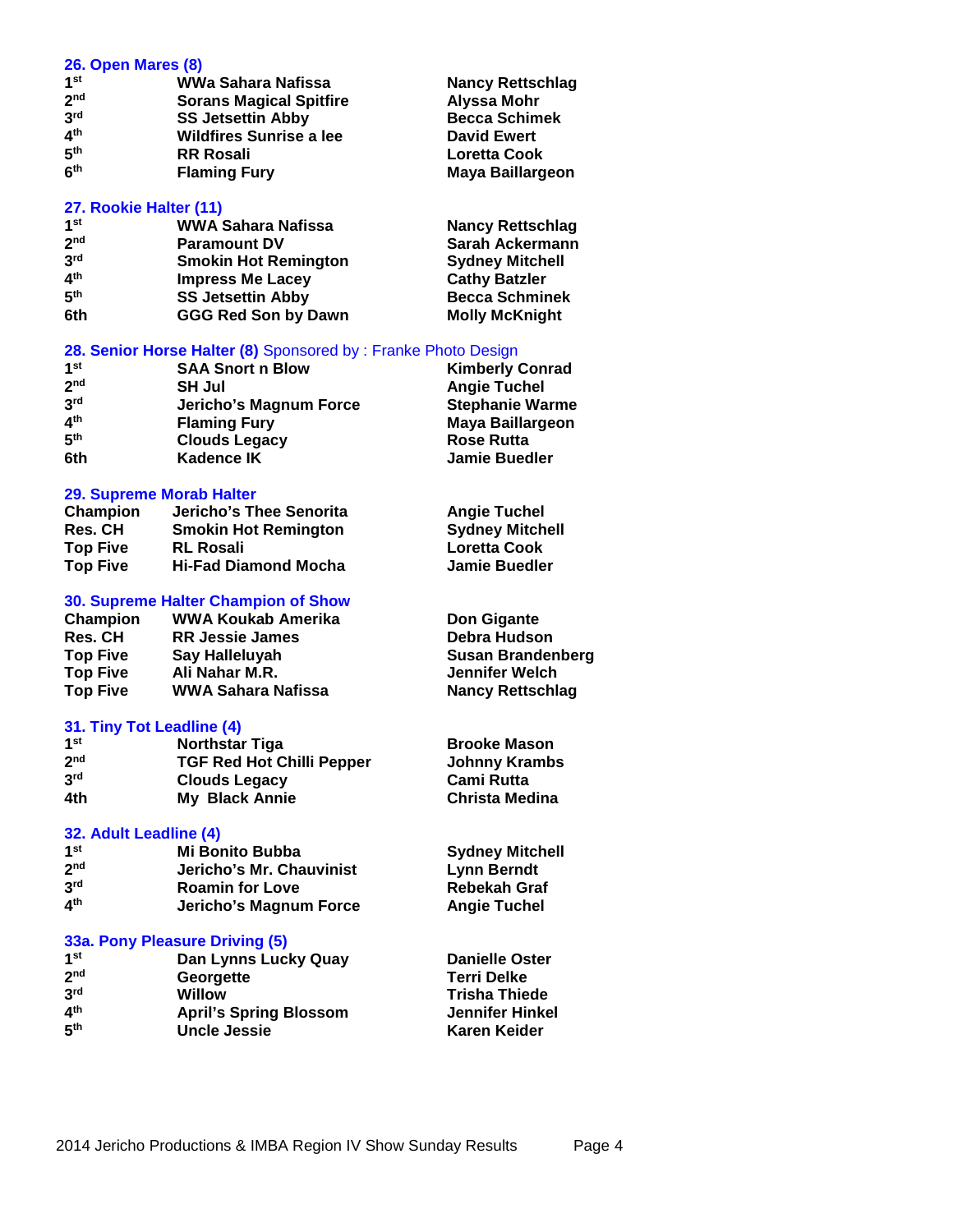|                                    | 33. Open Pleasure Driving (5) Sponsored by: Dairyland Driving Club              |                                             |
|------------------------------------|---------------------------------------------------------------------------------|---------------------------------------------|
| 1 <sup>st</sup>                    | <b>Flashback</b>                                                                | Deb Sauer                                   |
| 2 <sup>nd</sup>                    | <b>Guinness</b>                                                                 | <b>Sara Licht</b>                           |
| 3 <sup>rd</sup>                    | <b>Julius</b>                                                                   | <b>Sandra Nowicki</b>                       |
| 4 <sup>th</sup>                    | <b>Derby</b>                                                                    | <b>Darlene Venderboom</b>                   |
| 5 <sup>th</sup>                    | <b>RL Amazing Grace</b>                                                         | <b>Char Ehlert</b>                          |
| 6th                                | <b>Windmere Lady Omega</b>                                                      | <b>Maiah O'Rourke</b>                       |
|                                    | 34. Open Pleasure Driving Morab, Morgan, Part-Morgan and Arab, Part-Arab (4)    |                                             |
| 1st                                | <b>Julius</b>                                                                   | <b>Sandra Nowicki</b>                       |
| 2 <sub>nd</sub>                    | Georgette                                                                       | <b>Terri Delke</b>                          |
| 3 <sup>rd</sup>                    | <b>Willow</b>                                                                   | <b>Trisha Theide</b>                        |
| 4 <sup>th</sup>                    | <b>RL Amazing Grace</b>                                                         | <b>Char Ehlert</b>                          |
|                                    |                                                                                 |                                             |
|                                    | 35a. Pony Pleasure Driving Reinsmanship (5)                                     |                                             |
| 1 <sup>st</sup>                    | <b>Uncle Jessie</b>                                                             | <b>Karen Keider</b>                         |
| 2 <sub>nd</sub>                    | <b>Willow</b>                                                                   | <b>Trisha Theide</b>                        |
| 3 <sup>rd</sup>                    | Georgette                                                                       | <b>Terri Delke</b>                          |
| 4 <sup>th</sup>                    | Dan Lynns Luck Quay                                                             | <b>Danielle Oster</b>                       |
| 5th                                | <b>April's Spring Blossom</b>                                                   | <b>Jennifer Hinkel</b>                      |
|                                    |                                                                                 |                                             |
|                                    | 35. Open Pleasure Driving Reinsmanship (5) Sponsored by: Dairyland Driving Club |                                             |
| 1 <sup>st</sup>                    | <b>Flashback</b>                                                                | <b>Deb Sauer</b>                            |
| 2 <sub>nd</sub><br>3 <sup>rd</sup> | Derby                                                                           | Darlene Venderboom                          |
| 4 <sup>th</sup>                    | <b>Julius</b>                                                                   | <b>Sandra Nowicki</b><br><b>Char Ehlert</b> |
| 5 <sup>th</sup>                    | <b>RL Amazing Grace</b><br><b>Guinness</b>                                      | <b>Sarah Licht</b>                          |
|                                    |                                                                                 |                                             |
|                                    | 36. Jr. Driver Pleasure Driving (2) Sponsored by: Rocking L Acres               |                                             |
| 1 <sup>st</sup>                    | <b>Aprils Spring Blossom</b>                                                    | <b>Jennifer Hinkel</b>                      |
| 2nd                                | <b>Uncle Jessie</b>                                                             | <b>Anthony Kuenzi</b>                       |
|                                    |                                                                                 |                                             |
|                                    | 37. Rookie Rider Walk only (5)                                                  |                                             |
| 1st                                | <b>McDot</b>                                                                    | <b>Bonnie McMullen</b>                      |
| 2nd                                | <b>Dancing Gdynia</b>                                                           | <b>Stephanie Warme</b>                      |
| 3rd                                | <b>Cosmos Celeste</b>                                                           | <b>Megan Baillargeon</b>                    |
| 4 <sup>th</sup>                    | <b>Nortstar Tiga</b>                                                            | <b>Brooke Mason</b>                         |
| 5th                                | <b>TGF Red Hot Chili Pepper</b>                                                 | <b>Johnny Krambs</b>                        |
|                                    |                                                                                 |                                             |
| 1 <sup>st</sup>                    | 38. Walk/Trot Rider 13 & under (1)<br><b>Flaming Fury</b>                       | <b>Maya Baillargeon</b>                     |
|                                    |                                                                                 |                                             |
|                                    | 39. Walk/Trot Horses for Heroes (1)                                             |                                             |
| 1 <sup>st</sup>                    | <b>Jericho's Magic Lady</b>                                                     | <b>Alli Chase</b>                           |
|                                    |                                                                                 |                                             |
|                                    | 40. Walk/Trot Morab any seat (4)                                                |                                             |
| 1 <sup>st</sup>                    | <b>Hi-Fad Diamond Mocha</b>                                                     | Jennifer Graf                               |
| 2 <sub>nd</sub>                    | <b>Jericho's Magic Lady</b>                                                     | <b>Alli Chase</b>                           |
| 3 <sup>rd</sup>                    | <b>Riley's Irish Luck</b>                                                       | <b>Lynn Beckford</b>                        |
| 4th                                | Jericho's Mr. Chauvinist                                                        | <b>Lynn Berndt</b>                          |
|                                    | 41. Walk/Trot Huntseat Open (9)                                                 |                                             |
| 1 <sup>st</sup>                    | <b>Only Chocolate Will Do</b>                                                   | <b>Karissa Clark</b>                        |
| 2 <sub>nd</sub>                    | <b>He Be Classy</b>                                                             | Linda Nelson                                |
| 3 <sup>rd</sup>                    | <b>CMA Taxx Return</b>                                                          | Sarah Ackermann                             |
| 4 <sup>th</sup>                    | <b>WWA Amtal</b>                                                                | <b>Haley Cooper</b>                         |
| 5 <sup>th</sup>                    | Charisma                                                                        | <b>Sarah Doern</b>                          |
| 6 <sup>th</sup>                    | <b>Aristocrates Honor</b>                                                       | Kayla Soliday                               |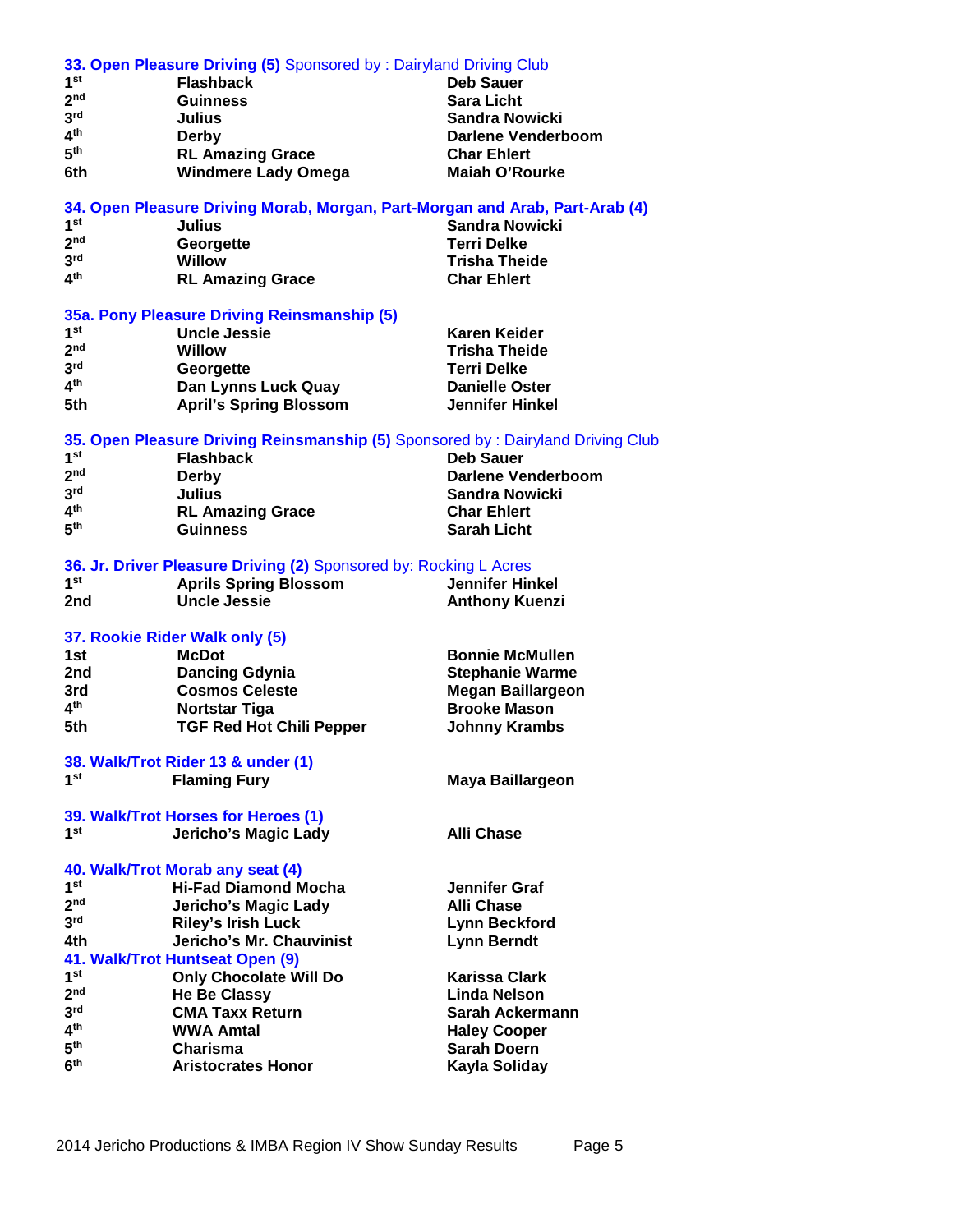| 42. Novice Horse Hunt or Saddleseat (10) |                                                                               |                         |  |
|------------------------------------------|-------------------------------------------------------------------------------|-------------------------|--|
| 1st                                      | <b>Only Chocolate Will do</b>                                                 | <b>Karisa Clark</b>     |  |
| 2 <sub>nd</sub>                          | <b>No Greater Honor</b>                                                       | <b>Emily Anderson</b>   |  |
| 3 <sup>rd</sup>                          | <b>Aristocrates Honor</b>                                                     | Kayla Soliday           |  |
| 4 <sup>th</sup>                          | <b>Scouts Bar Glo</b>                                                         | <b>Danielle Wagner</b>  |  |
| 5 <sup>th</sup>                          | <b>WWA Amtal</b>                                                              | <b>Haley Cooper</b>     |  |
| 6th                                      | <b>Dancing Gdynia</b>                                                         | <b>Nyssa Sheridan</b>   |  |
|                                          |                                                                               |                         |  |
|                                          | 43. Walk/Trot Novice Rider Huntseat (8)                                       |                         |  |
| 1 <sup>st</sup>                          | <b>Aristocrates Honor</b>                                                     | Kayla Soliday           |  |
| 2 <sub>nd</sub>                          | Charisma                                                                      | <b>Sarah Doern</b>      |  |
| 3 <sup>rd</sup>                          | <b>Scouts Bar Glo</b>                                                         | <b>Danielle Wagner</b>  |  |
| 4 <sup>th</sup>                          | <b>WWA Amtal</b>                                                              | <b>Hayley Cooper</b>    |  |
| 5 <sup>th</sup>                          | <b>Clouds Legacy</b>                                                          | <b>Rose Rutta</b>       |  |
| 6 <sup>th</sup>                          | <b>Dancing Gdynia</b>                                                         | <b>Nyssa Sheridan</b>   |  |
|                                          | 44. Huntseat Pleasure Morab (0)                                               |                         |  |
|                                          |                                                                               |                         |  |
|                                          | 45. Huntseat Pleasure Novice Horse or Rider (3)                               |                         |  |
| 1 <sup>st</sup>                          | <b>Aristocrates Honor</b>                                                     | Kayla Soliday           |  |
| 2nd                                      | Charisma                                                                      | <b>Sarah Doern</b>      |  |
| 3rd                                      | <b>No Greater Honor</b>                                                       | <b>Emily Anderson</b>   |  |
|                                          | 46. Huntseat Pleasure Morab, Morgan, Part-Morgan, Arabian, Part-Arabian (3)   |                         |  |
| 1st                                      | <b>SAA Snort n blow</b>                                                       | <b>Kimberly Conrad</b>  |  |
| 2nd                                      | <b>WWA Amtal</b>                                                              | <b>Haley Cooper</b>     |  |
| 3rd                                      | <b>No Greater Honor</b>                                                       | <b>Emily Anderson</b>   |  |
|                                          |                                                                               |                         |  |
|                                          | 47. Jr. Rider Pleasure Huntseat or Saddleseat (1)                             |                         |  |
| 1 <sup>st</sup>                          | Charisma                                                                      | <b>Sarah Doern</b>      |  |
|                                          |                                                                               |                         |  |
|                                          | 48. Huntseat Pleasure Open (3)                                                |                         |  |
| 1 <sup>st</sup>                          | <b>Flashback</b>                                                              | <b>Deb Sauer</b>        |  |
| 2 <sub>nd</sub>                          | Charisma                                                                      | <b>Sarah Doern</b>      |  |
| 3rd                                      | <b>Aristocrates Honor</b>                                                     | Kayla Soliday           |  |
|                                          | 49. Open Sport Horse Under Saddle (5)                                         |                         |  |
| 1 <sup>st</sup>                          | <b>Flashback</b>                                                              | <b>Deb Sauer</b>        |  |
| 2 <sub>nd</sub>                          | <b>WWA Amtal</b>                                                              | <b>Haley Cooper</b>     |  |
| 3 <sup>rd</sup>                          | <b>Hi-Fad Diamond Mocha</b>                                                   | <b>Jennifer Graf</b>    |  |
| 4 <sup>th</sup>                          |                                                                               |                         |  |
|                                          | <b>Al-Marah Dove Star</b>                                                     | <b>Ryan Stark</b>       |  |
| 5th                                      | No Greater Honor                                                              | <b>Emily Anderson</b>   |  |
|                                          | 50. Walk/Trot Saddleseat (2)                                                  |                         |  |
| 1 <sup>st</sup>                          | <b>SSH on Spur Black Star</b>                                                 | <b>Sarah Higgins</b>    |  |
| 2nd                                      | <b>TGF Top Gun</b>                                                            | Karri Krambs            |  |
|                                          | 51. Walk/Trot Novice Rider Saddleseat (O)                                     |                         |  |
|                                          |                                                                               |                         |  |
|                                          | 52. Saddleseat Pleasure Morab, Morgan, Part-Morgan, Arabian, Part-Arabian (0) |                         |  |
|                                          | 53. Saddleseat Pleasure Open (0)                                              |                         |  |
|                                          | 54. Walk/Trot Western Open (8)                                                |                         |  |
| 1 <sup>st</sup>                          | <b>Speedy Acceleration</b>                                                    | <b>Joan Dams</b>        |  |
| 2 <sub>nd</sub>                          | <b>Kadence IK</b>                                                             | <b>Jamie Buedler</b>    |  |
| 3 <sup>rd</sup>                          | <b>WWA Koukab Amerika</b>                                                     | <b>Nancy Rettschlag</b> |  |
| 4 <sup>th</sup>                          | <b>WWA Amtal</b>                                                              | <b>Haley Cooper</b>     |  |
| 5 <sup>th</sup>                          | <b>Only Chocolate Will Do</b>                                                 | <b>Karisa Clark</b>     |  |
| 6th                                      | <b>Impress Me Lacey</b>                                                       | <b>Cathy Batzler</b>    |  |

2014 Jericho Productions & IMBA Region IV Show Sunday Results Page 6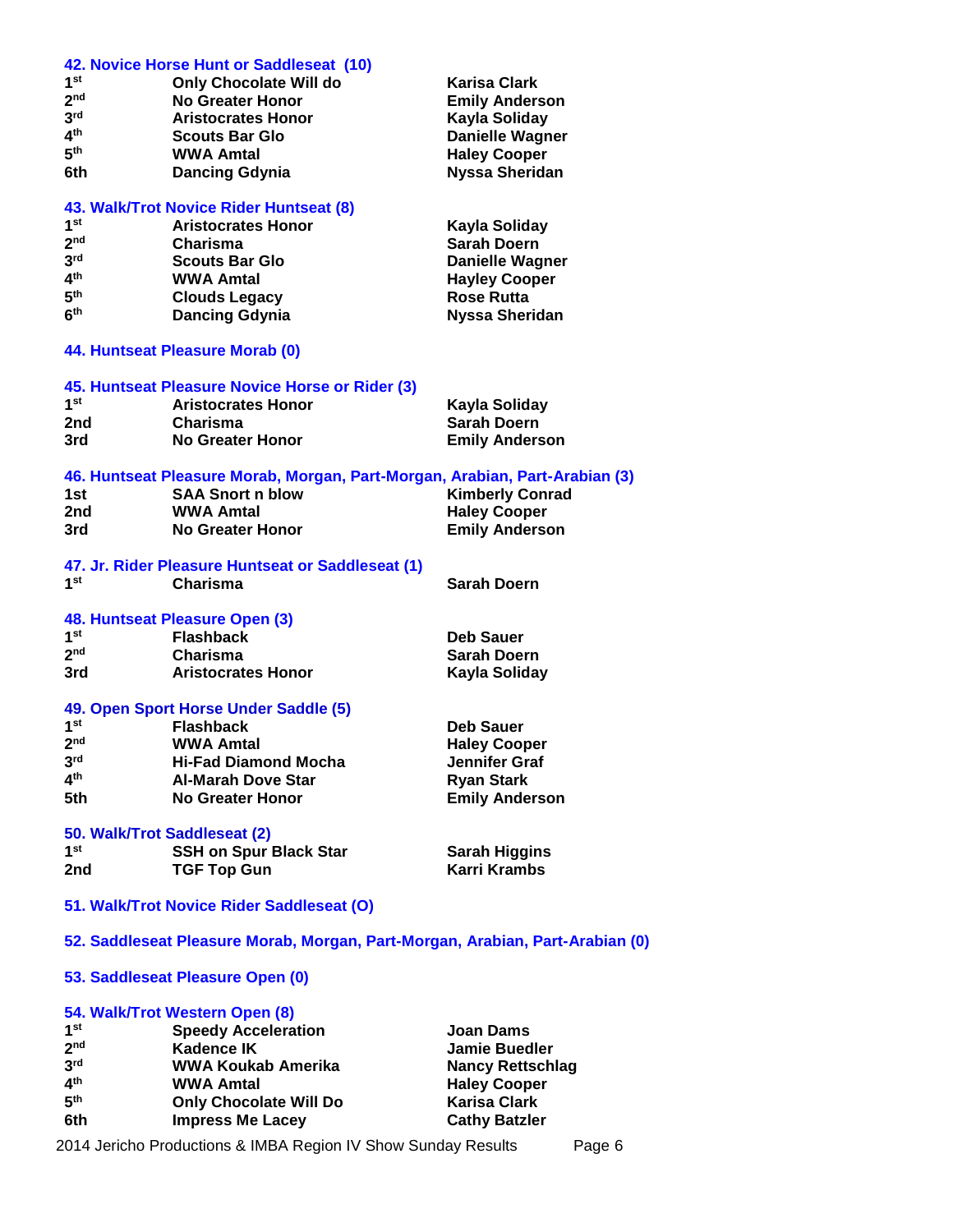|                           | 55. Walk/Trot Western Pleasure Novice Horse (6)                            |                         |
|---------------------------|----------------------------------------------------------------------------|-------------------------|
| 1st                       | <b>WWA Koukab Amerika</b>                                                  | <b>Nancy Rettschlag</b> |
| 2 <sub>nd</sub>           | <b>WWA Amtal</b>                                                           | <b>Haley Cooper</b>     |
| 3 <sup>rd</sup>           | <b>Impress Me Lacey</b>                                                    | <b>Cathy Batzler</b>    |
| 4 <sup>th</sup>           | <b>Only Chocolate Will Do</b>                                              | <b>Karissa Clark</b>    |
| 5 <sup>th</sup>           |                                                                            | Karri Krambs            |
|                           | <b>TGF Top Gun</b>                                                         |                         |
| 6th                       | <b>Wildfire's Sunrise Revalee</b>                                          | <b>Davis Ewert</b>      |
|                           | 56. Walk/Trot Novice Rider Western (3)                                     |                         |
| 1 <sup>st</sup>           | <b>WWA Amtal</b>                                                           | <b>Haley Cooper</b>     |
| 2 <sup>nd</sup>           | <b>Impress Me Lacey</b>                                                    | <b>Cathy Batzler</b>    |
| 3rd                       | <b>WWA Koukab Amerika</b>                                                  | <b>Nancy Rettschlag</b> |
|                           |                                                                            |                         |
| 1 <sup>st</sup>           | 57. Walk/Trot Novice Horse or Rider Western (1)<br>Koukab Amerika          |                         |
|                           |                                                                            | <b>Nancy Rettschlag</b> |
|                           | 58. Western Pleasure Morab, Morgan, Part-Morgan, Arabian, Part-Arabian (3) |                         |
| 1 <sup>st</sup>           | <b>GH Platinum Plus</b>                                                    | Debra Hudson            |
| 2 <sub>nd</sub>           | WWA Koukab Amerika                                                         | <b>Nancy Rettschlag</b> |
| 3rd                       | <b>WWA Amtal</b>                                                           | <b>Haley Cooper</b>     |
|                           |                                                                            |                         |
|                           | 59. Western Pleasure Open (4)                                              |                         |
| 1 <sup>st</sup>           | <b>GH Platinum Plus</b>                                                    | Debra Hudson            |
| 2 <sub>nd</sub>           | <b>Kadance IK</b>                                                          | <b>Jamie Buedler</b>    |
| 3 <sup>rd</sup>           | <b>Speedy Acceleration</b>                                                 | <b>Joan Dams</b>        |
| 4th                       | <b>WWA Koukab Amerika</b>                                                  | <b>Nancy Rettschlag</b> |
|                           |                                                                            |                         |
|                           | 60. Western Pleasure Morab (0)                                             |                         |
|                           | 61. Western Pleasure Jr. Rider 17 & under (0)                              |                         |
| 62. Bob Hope Pleasure (7) |                                                                            |                         |
| 1st                       | <b>Speedy Acceleration</b>                                                 | <b>Joan Dams</b>        |
| 2 <sub>nd</sub>           | <b>Kadence IK</b>                                                          | <b>Jamie Buedler</b>    |
| 3 <sup>rd</sup>           | <b>SAA Snort n Blow</b>                                                    | <b>Kimberly Conrad</b>  |
| 4 <sup>th</sup>           | WWA Koukab Amerika                                                         | <b>Nancy Rettschlag</b> |
| 5 <sup>th</sup>           |                                                                            |                         |
|                           | <b>Hi-Fad Diamond Mocha</b>                                                | <b>Jennifer Graf</b>    |
| 6th                       | <b>TGF Top Gun</b>                                                         | <b>Karri Krambs</b>     |
|                           | 63. Walk/Trot Grooms Class (1)                                             |                         |
| 1st                       | <b>TGF Top Gun</b>                                                         | <b>Karri Krambs</b>     |
|                           |                                                                            |                         |
|                           |                                                                            |                         |
|                           | 64. Timed Cones Driving (12)                                               |                         |
| 1 <sup>st</sup>           | Georgette                                                                  | <b>Teri Delke</b>       |
| 2 <sub>nd</sub>           | Dan Lynns Lady Quay                                                        | <b>Danielle Oster</b>   |
| 3 <sup>rd</sup>           | <b>RL Amazing Grace</b>                                                    | <b>Char Ehlert</b>      |
| 4 <sup>th</sup>           | <b>Willow</b>                                                              | <b>Trish Thiede</b>     |
| 5 <sup>th</sup>           | Liebchen                                                                   | <b>Diane Mader</b>      |
| 6th                       | <b>Uncle Jessie</b>                                                        | <b>Anthony Kuenzie</b>  |
|                           |                                                                            |                         |
|                           | 65. Scurry Race Driving (11)                                               |                         |
| 1 <sup>st</sup>           | <b>Aprils Spring Blossom</b>                                               | <b>Jennifer Hinkel</b>  |
| 2 <sub>nd</sub>           | Georgette                                                                  | <b>Terri Delke</b>      |
| 3 <sup>rd</sup>           | Liebchen                                                                   | <b>Diane Mader</b>      |
| 4 <sup>th</sup>           | <b>Uncle Jessie</b>                                                        | <b>Anthony Kuenzie</b>  |
| 5 <sup>th</sup>           | Dan Lynns Lady Quay                                                        | <b>Danielle Oster</b>   |
| 6th                       | <b>Guinness</b>                                                            | <b>Sara Licht</b>       |

2014 Jericho Productions & IMBA Region IV Show Sunday Results Page 7